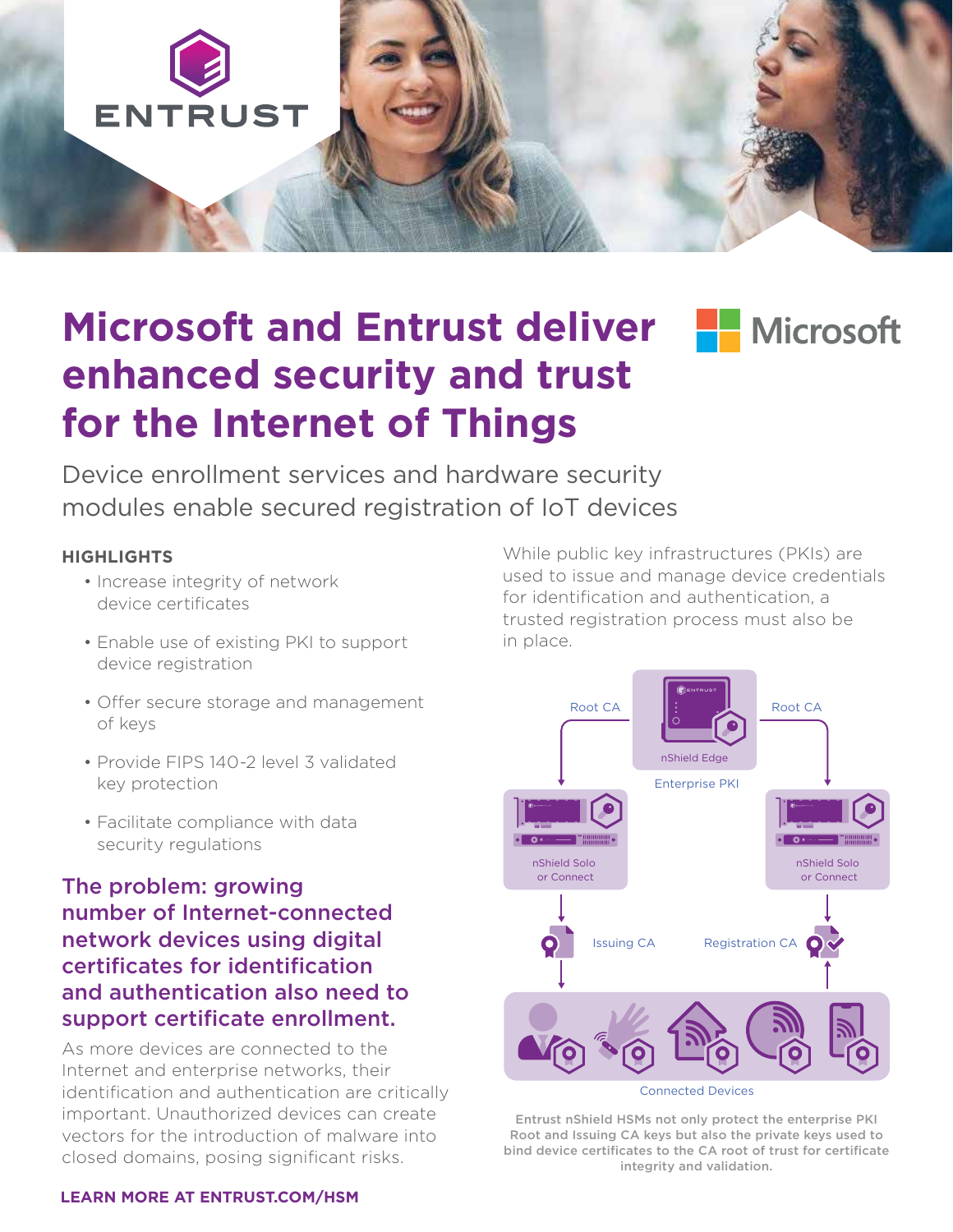## The challenge: enabling growing number of connected devices to securely enroll certificates using trusted domain-based credentials.

Issuing device certificates is only the first step in establishing a secure network environment where increasing numbers of authorized devices connect to restricted domains. Enrolling these certificates from a certificate authority (CA) is necessary to validate and control device connections. Safeguarding and managing the cryptographic keys that underpin the registration process is vital for providing a foundation of trust for the entire system.

### The solution: using Microsoft and Entrust together can enable secure enrollment of connected device certificates.

As one of the facilities of Microsoft Active Directory Certificate Services (AD CS), Network Device Enrollment Service (NDES) implements the Simple Certificate Enrollment Protocol (SCEP) to define communication between connected devices and a Registration Authority (RA) for certificate enrollment. Cloud-based and on-premises solutions such as Microsoft Intune and System Configuration Manager, use NDES to provision and enroll devices. NDES enables the enrollment and validation of digital identities of devices connected to Windows Servers by binding them to a corresponding private key. Using a CA as the root of trust, the service enables the enrollment of certificates and the validation of their authenticity and integrity.

When the issuance process is executed on a server using a key stored locally in a file, the key can be subject to attacks that make it vulnerable to duplication, modification, and substitution. Entrust nShield hardware security modules (HSMs) increase the assurance level of the certificate enrollment process by protecting the private NDES key. Entrust nShield® HSMs integrate with Microsoft NDES using the Microsoft standard cryptographic application programing interfaces (CAPI).

## Why use Entrust HSMs with Microsoft NDES?

As more connected devices are deployed to support the growing Internet of Things (IoT), PKIs are expected to not only protect the Root CA private key that underpins the security of certificates issued across the domain, but also the registration of these increasing numbers of certificates. Organizational PKIs not using HSMs to protect their private keys and not employing mechanisms to enroll and validate certificates leave themselves vulnerable to disruption with potential severe consequences. HSMs provide a hardened environment that protects security-critical keys from theft and misuse, and enables their full life cycle management, with failover support where multiple HSMs are used for high availability. Binding certificate issuance to identity checks and approvals using a Entrust nShield HSM, and controlling the enrollment and validation of certificates, have been important lessons learned from CA security compromises.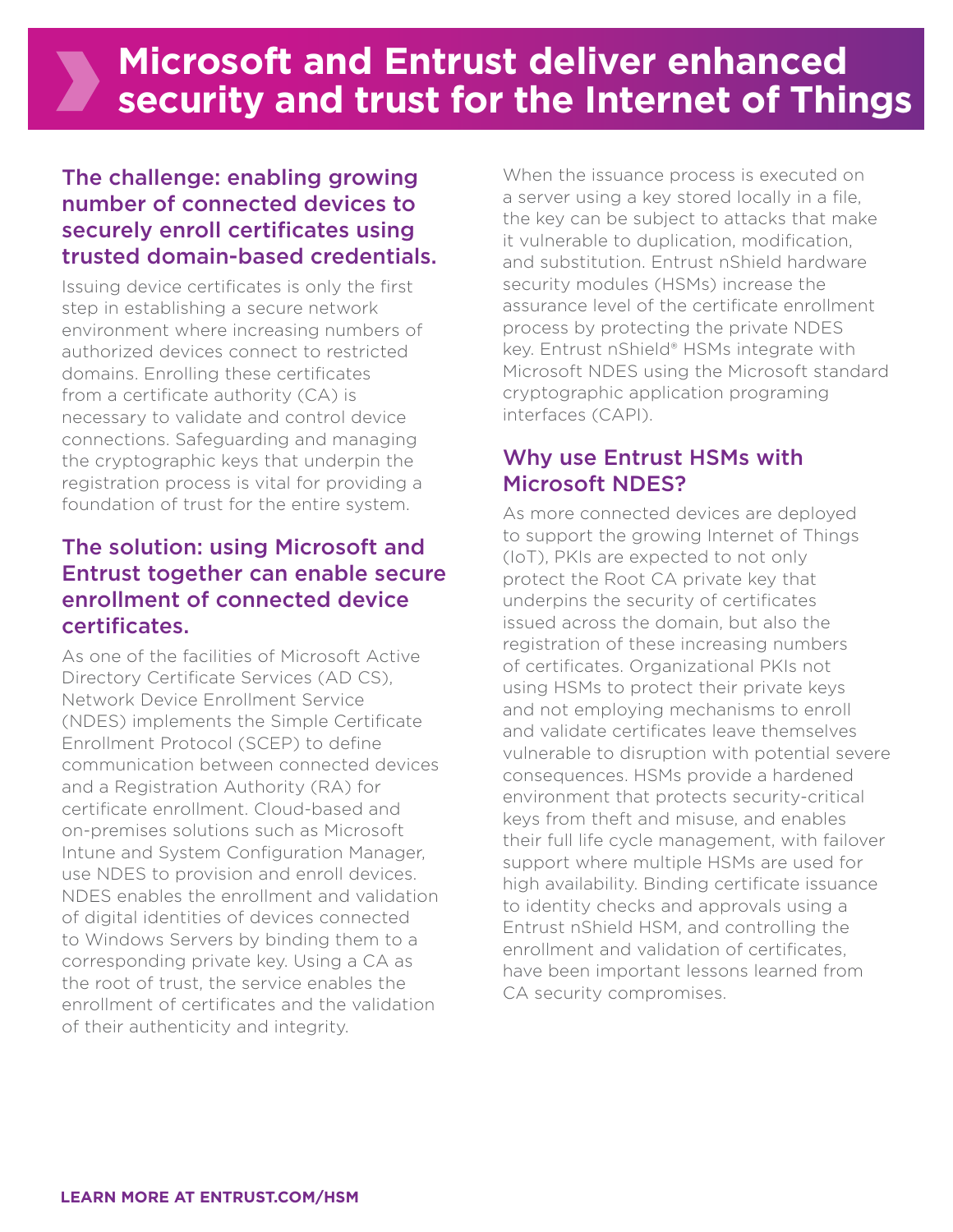## **Microsoft and Entrust deliver enhanced security and trust for the Internet of Things**

Certified to stringent security standards including FIPS 140-2 Level 3, Entrust nShield HSMs:

- Store the Root CA and the enrollment keys in a secure and tamper resistant environment
- Manage administrator access with smart card-based policy and two-factor authentication
- Comply with regulatory requirements for public sector, financial services, and enterprises

## Entrust HSMs

Entrust nShield HSMs have supported AD CS since its Windows Server 2003 release and have been deployed across a wide global customer base. Support of NDES is an extension of this service. Simplifying the management of credentials across multiple applications and PKIs, they can operate in virtualized environments including Hyper-V. Entrust nShield HSMs help organizations meet audit and compliance requirements such as the Payment Card Industry Data Security Standard (PCI DSS) and are available in the following variants:

- nShield Edge: portable USB-attached HSM for offline root CAs
- nShield Solo+ / Solo XC: embedded PCI Express high performance HSM for Servers
- nShield Connect+ / Connect XC: network-attached high performance HSM for data centers

### Microsoft

Microsoft has transformed the way business resources are shared and how identities and access controls are managed. Systems based on Microsoft AD CS and NDES provide customized services for creating and managing public key certificates to establish trustworthy business environments between people and devices. Microsoft NDES:

- Provisions and registers device certificates with RA
- Secures enrollment using domain-based credentials
- Enables certificate validation and revocation service

### [www.microsoft.com](http://www.microsoft.com)

### Learn more

To find out more about Entrust nShield HSMs visit **[entrust.com/HSM](http://entrust.com/HSM)**. To learn more about Entrust's digital security solutions for identities, access, communications and data visit [entrust.com](http://entrust.com)